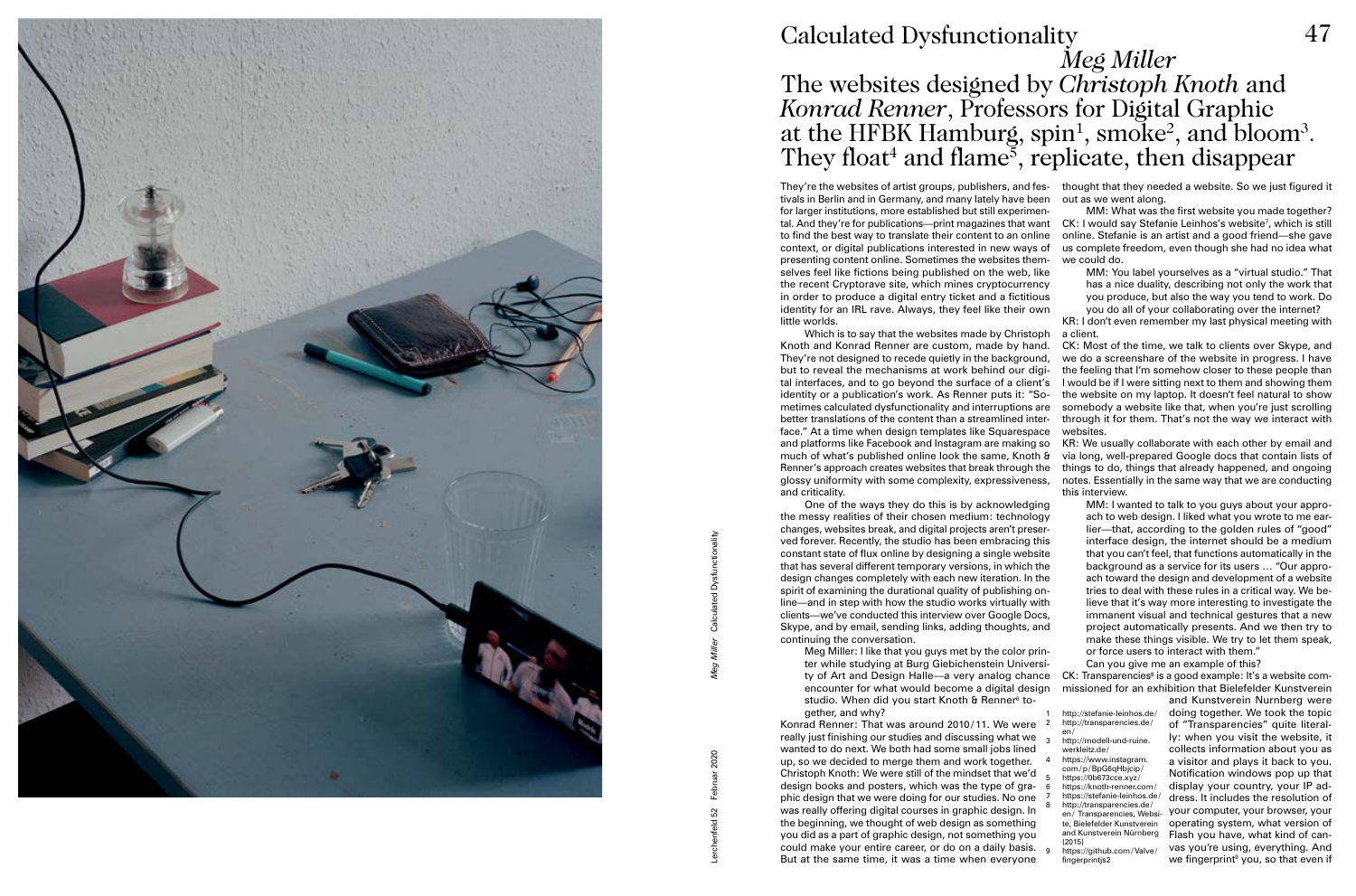*Meg Miller* Calculated Dysfunctionality

event, right? You did something similar with the website for K-Komma<sup>13</sup>, which has eight different versions<sup>14</sup>. What is it about this method of continuous re-making and republishing that appeals to you?

KR: We need to let things go and allow them to disappear. But that's also really hard for designers to do; if you design a book, you can keep that book on your shelf and flip through it and show it off for your entire life. For us, a lot of our work will be gone. The sooner you can accept this, the better equipped you are to deal with it in an interesting way.

MM: That's the thing about publishing online, right? Whether it's a website or a piece of writing. The issue that always comes up around digital publishing is volume—the sheer amount of online content we're expected to sift through. A printed publication has a beginning and an end, and, as a result, it has a sort of heft and a way of demanding your undivided attention that reading online doesn't. There's simply a different durational quality to publishing online than publishing offline—and, as you were saying, as soon as you accept this difference, you can do something interesting with it.

- 13 https://k-komma.de/<br>14 V1: https://k-komma.
	- V1: https://k-komma.de/ \_archive/ 01/ V2: https://k-komma.de/
	- \_archive/ 02/ V3: https://k-komma.de/
	- archive/ 03/ V4: https://k-komma.de/
	- \_archive/ 04/ V5: https://k-komma.de/ \_archive/ 05/
	- V6: https://k-komma.de/ archive/06/
	- V7: https://k-komma.de/ archive/ 07/

KR: Another example is the Cryptorave site<sup>10</sup>. The art group !Mediengruppe Bitnik asked us to do a website and identity for a project they were working on in collaboration with Omsk Social Club. CK: Omsk Social Club coined this thing called Real

> KR: There is still nothing being articulated regarding how to publish online in an appropriate way, and, of course, it depends entirely on the content, the authors, and the audience. Publishers sometimes ask us about the best way to move from the analog world into the digital publishing world. For them, it's often about saving money and resources, and that's fundamentally wrong—in our experience, you

KR: It's a very simple website. It just has one screen, and you click this button in the middle that says "Start Mining" and it starts to mine the cryptocurrency Monero (XMR). We visualize the mining as a glowing ball of fire, and there are status notifications that pop up while it's mining, so that when you've finished, there's a screen full of them. It mines 11 <sup>11</sup> hours worth of CPU<sup>12</sup> and then gives you everything you need for the rave—a ticket with a QR code that you show at the door and an identity. At the rave, everyone takes on their new identity, like at a LARP. MM: The Cryptorave sites changed with each

https://www.wired.co.uk/ article/ rave-culture-on-theblockchain Like other miners, Monero uses participants' computing power to validate transactions within the Monero network.

you delete your cookies, we would still know how many times you've visited us. It sounds super evil, but we were basically doing what every big advertising network is doing with everybody online. Say you Google something—a chair, for example, and then the next day you get an ad for this chair on Instagram. It's the same mechanism, but





you don't usually see it happening. We wanted the design to be almost a visual reminder of how this kind of tracking works.

Game Play (RGP), which is a type of role-playing reality similar to a LARP (Live Action Role Play). One of their RGPs was positioned around a new underground group that puts on "cryptoraves" using cryptocurrencies and blockchain technology. Pretty soon, Ben Vickers and

Hans Ulrich Obrist were writing about these "cryptoraves" in *Wired*11 like they were a real thing. So Omsk and Bitnik came to us and said "Can we not actually make it a real thing?"

10 Each event in the Cryptorave series had its own visual identity and website, tailored specifically to the location and framing of each rave. Cryptorave #10 for the House of Electronics Art Basel, https://0b673cce. xyz/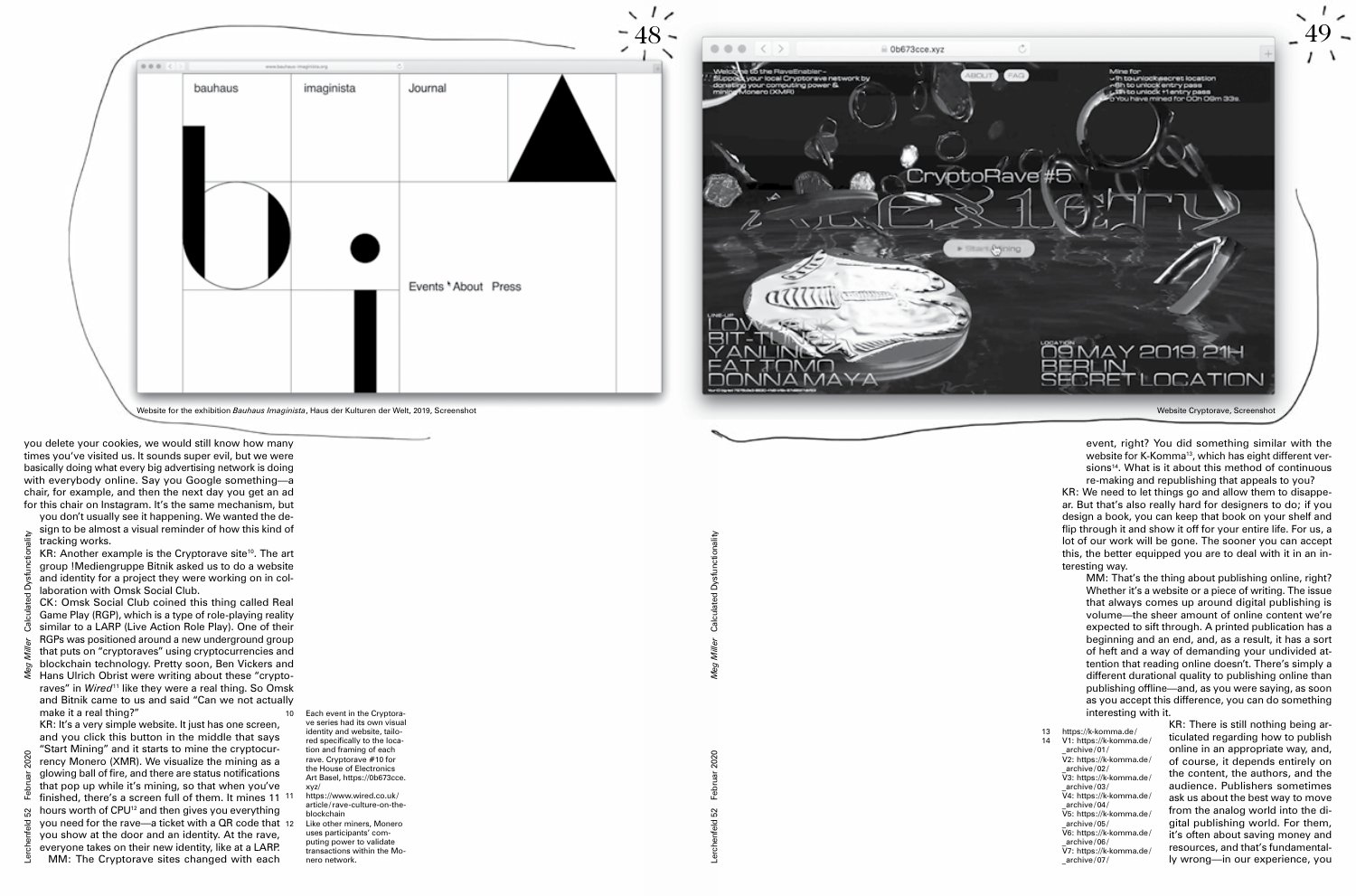Lerchenfeld 52 Februar 2020

*Meg Miller* Calculated Dysfunctionality

Meg

Lerchenfeld 52 Februar 2020  $\tilde{\mathbf{2}}$ 



Normally, they're not made by people in Europe or the US, but in Bangladesh or India, where the people who make them get paid poorly. There's a whole economy behind these template engines. We don't use templates, and that's not what people come to us for. But when we were starting out, we did wonder if maybe it would be easier for us to buy a template and then alter it. We realized very quickly that it's so much easier to start from scratch so you can really do what you want to do and make it customized.

CK: A lot of people don't have portfolio sites anymore—a lot of people just use Instagram. In 2008, every student of graphic design needed a website—you needed a portfolio and your own domain. But I think that's fading. Only few of our students have a personal website.

 $KR: I$  recently went through a text<sup>20</sup> online that was recommended by one of our students from the Digitales Grafik class at the HFBK Hamburg. The text is written by Open AI, a company that researches how artificial intelligence can benefit all of humanity. They trained a model of 40 GB of internet texts to generate new texts, but in the end they didn't release this model to the public as they normally would have done. They were afraid that the software would be used to generate misleading news and to automate the production of abusive or fake content. We know that bots are already in charge of more than 50% of the internet traf fic, but with AI the quality, the coherence, and the humani -

ty of the text reached a completely new level. I've also been reading a book by Ted Chiang called *The Lifecycle of Software Objects.* It's a beautiful story about the social rela tionships of software and humans.  $CK: I$  just read an article<sup>21</sup> about

MM: What's the last thing you read online? What about offline?

need the same effort and amount of editing, and, ultima tely, a handcrafted design that successfully translates the content onto a screen visually.<sup>15</sup>

MM: Was that your experience with your work for ARCH+16, or the journal for the *Bauhaus Imaginista* exhibition<sup>17</sup>?

MM: This is a popular phenomenon right now—being able to download online texts as PDFs. *The Serving*  Library<sup>18</sup> does it, and The Creative Independent.<sup>19</sup>

CK: In a way, those two projects were very different. For ARCH+, the idea was that they wanted to put one issue of the print magazine online. They were thinking print-first. Then they hired us to translate this one issue onto the web, so we started by thinking about how to translate the Table of Contents of the magazine into the online world. On the website, you can scroll through and see a collapsed view with all the headlines; when you click on one, the article folds out. It feels like a body of work, in the same way that a printed publication does.

KR: Templates have helped lead to the streamlined,  $_{16}$ boring, glossy, "untouchable" internet that we now see a lot of the time. But the real issue regarding templates is content. They've reinforced this notion of how the normal, professional internet should look. This also means that right-wing groups can hide wi thin this normal internet, because their templated websites look trustworthy and authoritative, at least in terms of how we've accepted that the internet  $18$ should look. It's also hard to know who is designing  $_{19}$ the template, and who will get paid for the template.

The *Bauhaus Imaginista* is different, because it's the jour nal for a big exhibition, and they had all of these rese archers from all over the world publishing their texts at different times. Sometimes these texts are translated, so metimes not. There was no real hierarchical structure. It's more like a pool of content. So that's how we structured the website.

KR: There's a nice feature on the website that isn't imme diately obvious—when you're reading an article, you can click a button in the bottom right-hand corner that says "Add this text to your collection!" In this way, you can build your own private library. Once you have a good selection, you can download these articles as a PDF reader.

> There are a few examples to look at, such as *Poetic Computation*#, which of fers interesting tools for navigating, quoting, and customizing the design of a text. *Altered States#* by RISD seems to be interes ting in terms of how they translated a traditional way of designing catalo gues onto the screen, with footnotes, small columns, additional texts, and pagi nation. And for the German architecture magazine ARCH+, we designed a single issue as an online reader# for their 50th an niversary. As part of this project, we tried to claim linear reading on a digital platform — which is quite possibly a mistake in itself, but worth it. I've collec ted some more interesting examples in the channel: https://www.are.na/konrad-renner / online-reader 16 http://www.archplus.net / reader / home / ausgabe / 229 / ARCH+ 229, In the End: Architecture, On line Reader, ARCH+, with Lamm & Kirch (2017 ) 17 http://www.bauhaus-ima ginista.org / Bauhaus Ima ginista, Online journal with Systemantics (2018 ) http://www.servinglibrary org / 19 https://thecreativeindepen -

20 https://openai.com/blog/ better-language-models / 21 https://www.republik.ch / 2019/12/21/der-politische-troll?fbclid=IwAR - 1365VLhv 5QJ 4oC-AgVG j 2XARtj 8-ip 6MevAZ 5-NX pPkhr 5 w 9iol\_ouuNA

CK: In the beginning, I didn't really understand it, but a lot of people love it—that they can save things on their desktop and collect and hoard them.

KR: PDF will stay forever. You cannot destroy the PDF. MM: It's funny, because PDFs are so clunky, they should almost be seen as anti-digital publishing or something. But you can design all of these inventi ve ways of reading online, and we all still want to download it into a PDF and read it that way.

CK: It's still kind of fun, to gift a file or to get a file. It's yours, you bought it; you can collect it, put it in a folder. You can read it on a plane, even if you have no internet. It's such an old format, but it's still around—it's kind of stood the test of time.

MM: It occurs to me, looking through your sites, that they are polar opposites to the design tem plate sites built by something like Squarespace or Wordpress. What are your opinions concerning templated websites versus handmade websites?

CK: We're not against templates—if friends need a website, but don't have the time or the money to pay for one, we advise them to use those. It's an

accessible tool, and you can also hack the templates and make them more custom, have fun with it. It's just part of the internet, but it also makes everything look the same.

dent.com /

Website for the exhibition *Transparencies*, Bielefelder Kunstverein / Nürnberger Kunstverein, 2016, Screenshot